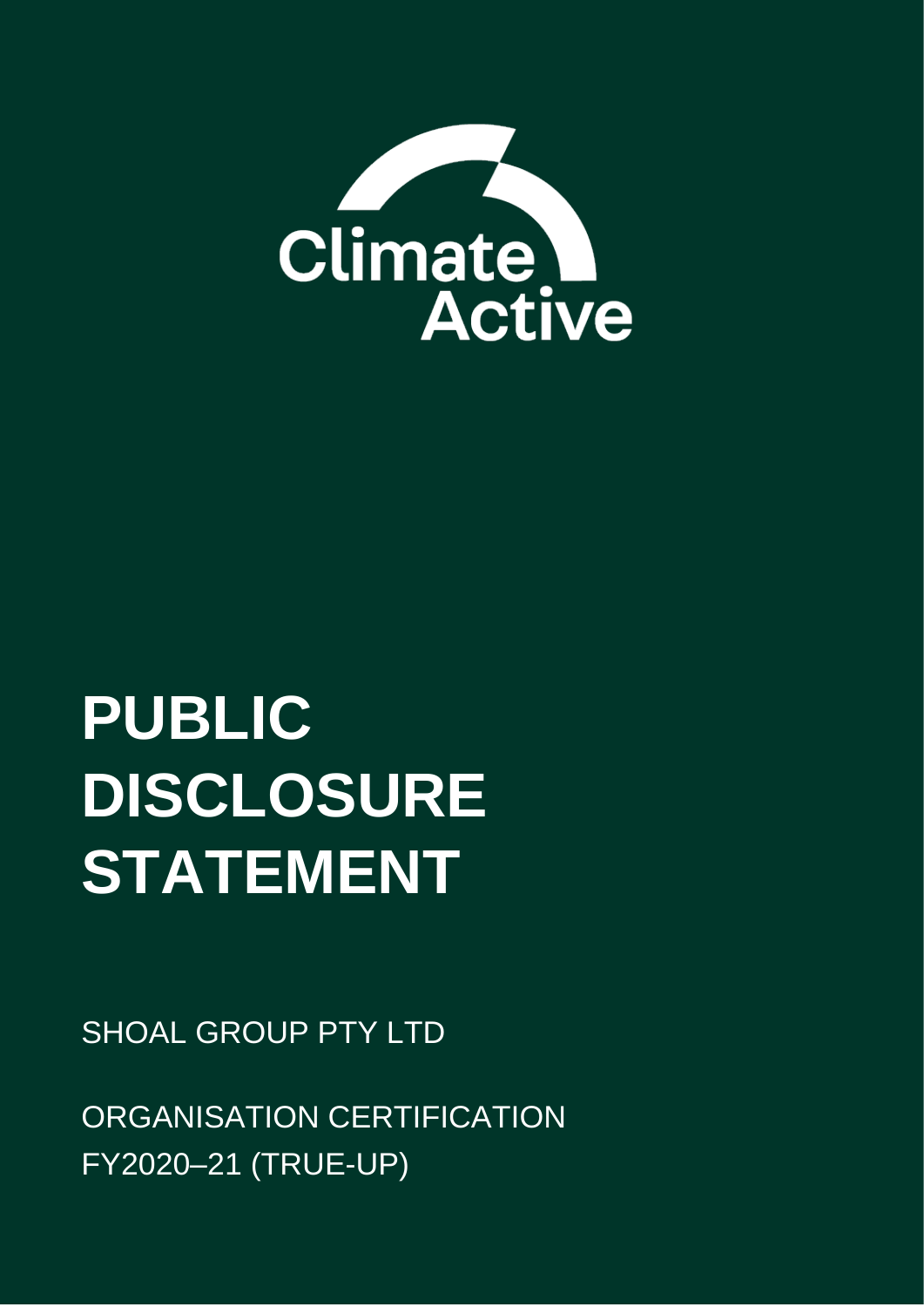Australian Government

# **Climate Active Public Disclosure Statement**





**An Australian Government Initiative** 



| NAME OF CERTIFIED ENTITY | Shoal Group Pty Ltd                                                                                                                                                                           |
|--------------------------|-----------------------------------------------------------------------------------------------------------------------------------------------------------------------------------------------|
| <b>REPORTING PERIOD</b>  | Financial year 1 July 2020 - 30 June 2021<br>True-up                                                                                                                                          |
| <b>DECLARATION</b>       | To the best of my knowledge, the information provided in this public<br>disclosure statement is true and correct and meets the requirements<br>of the Climate Active Carbon Neutral Standard. |
|                          | Name of signatory: Paul Greenhalf<br>Position of signatory: Chief Operating Officer<br>Date: 4 April 2022                                                                                     |



Australian Government

**Department of Industry, Science, Energy and Resources** 

Public Disclosure Statement documents are prepared by the submitting organisation. The material in the Public Disclosure Statement documents represents the views of the organisation and do not necessarily reflect the views of the Commonwealth. The Commonwealth does not guarantee the accuracy of the contents of the Public Disclosure Statement document and disclaims liability for any loss arising from the use of the document for any purpose.

Version September 2021. To be used for FY20/21 reporting onwards.

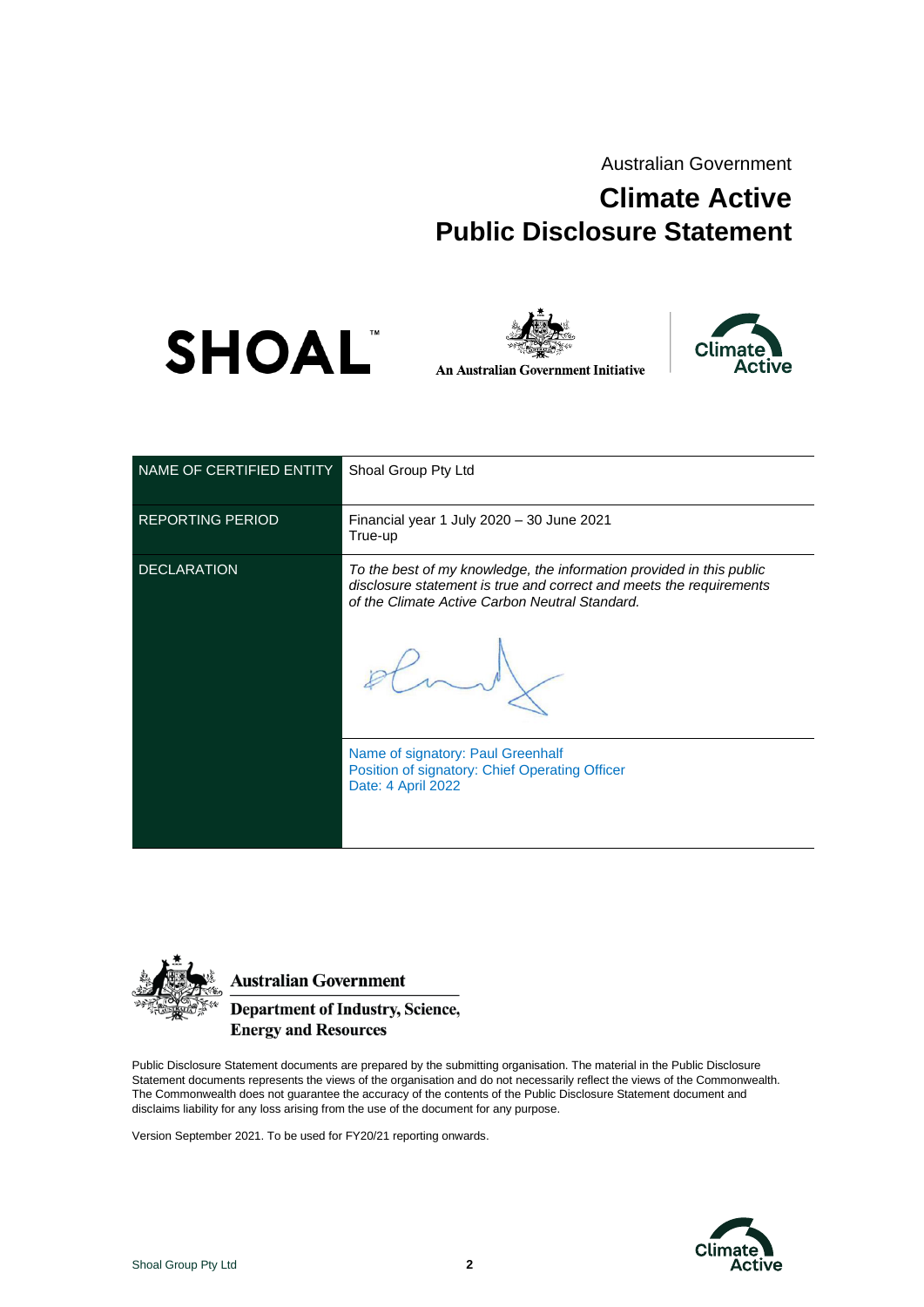# 1.CERTIFICATION SUMMARY

<span id="page-2-0"></span>

| <b>TOTAL EMISSIONS OFFSET</b> | $251$ tCO <sub>2</sub> -e                                                                                   |
|-------------------------------|-------------------------------------------------------------------------------------------------------------|
| OFFSETS BOUGHT                | 50% ACCUs, 50% VCUs                                                                                         |
| <b>RENEWABLE ELECTRICITY</b>  | $0\%$                                                                                                       |
| <b>TECHNICAL ASSESSMENT</b>   | 23 December 2020<br>Lauren Jensen<br>Pangolin Associates<br>Next technical assessment due: FY2022-23 report |

#### **Contents**

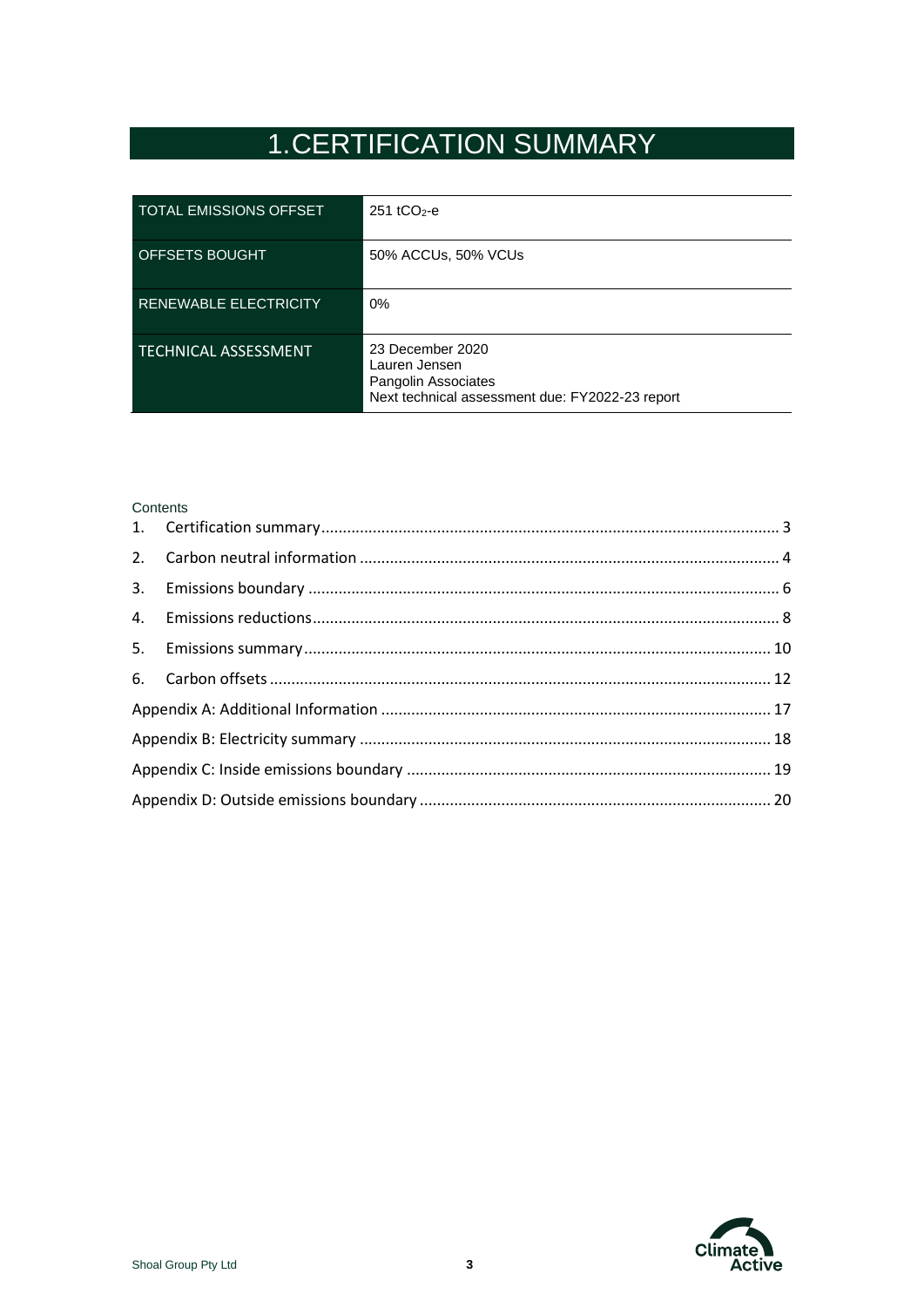# 2.CARBON NEUTRAL INFORMATION

#### <span id="page-3-0"></span>**Description of certification**

Shoal Group Pty Ltd is certified carbon neutral against the Climate Active Carbon Neutral Standard for Organisations for all its Australian direct business operations.

#### **Organisation description**

The operational control approach was used to establish the certification boundary.

Shoal™ Group Pty Ltd (Shoal), ABN 49 604 474 204, is a leading systems engineering services firm that works across the defence, transport, infrastructure and space sectors. Headquartered in Adelaide with a distributed team across Australia, the company works with clients to define and deliver some of Australia's most complex technical projects. Over more than a decade, Shoal has grown a culture where people are enabled by diversity of thought, high levels of investment in technology-intensive education and training and innovative approaches to collaboration to become a thought leader, with the highest number of professionally accredited systems engineers in Australia.

We are leaders in Systems Thinking. We use it to help clients define, manage and deliver big projects in complex environments; the kinds of projects that you dream of, but then have nightmares trying to figure out. These projects often have lots of moving pieces that are interrelated and technically challenging, so we use a rigorous, complex systems engineering approach, based on best practices gleaned from around the world (amongst which are our own). When we do this, all the pieces of the system come together to enable our clients to make better decisions, adapt, avoid risks and achieve objectives

When developing solutions, we focus on understanding the whole system, its environment and the complex interactions of its elements. We help our clients clearly define the complex problems they are facing and design solutions they can trust.

#### Sustainability at Shoal Group

Shoal is committed to sustainable operations and business growth. Shoal strives to be a thought leader within the Australian community.

*"Successful systems are those that are effective in meeting the needs that they were designed to meet and are sustainable in the face of change."*

- *Shaun Wilson*

*"At Shoal, we have an open-door policy. We take charge of our responsibilities in the local and wider community. We are taking action to actively and sustainably reduce our emissions."*

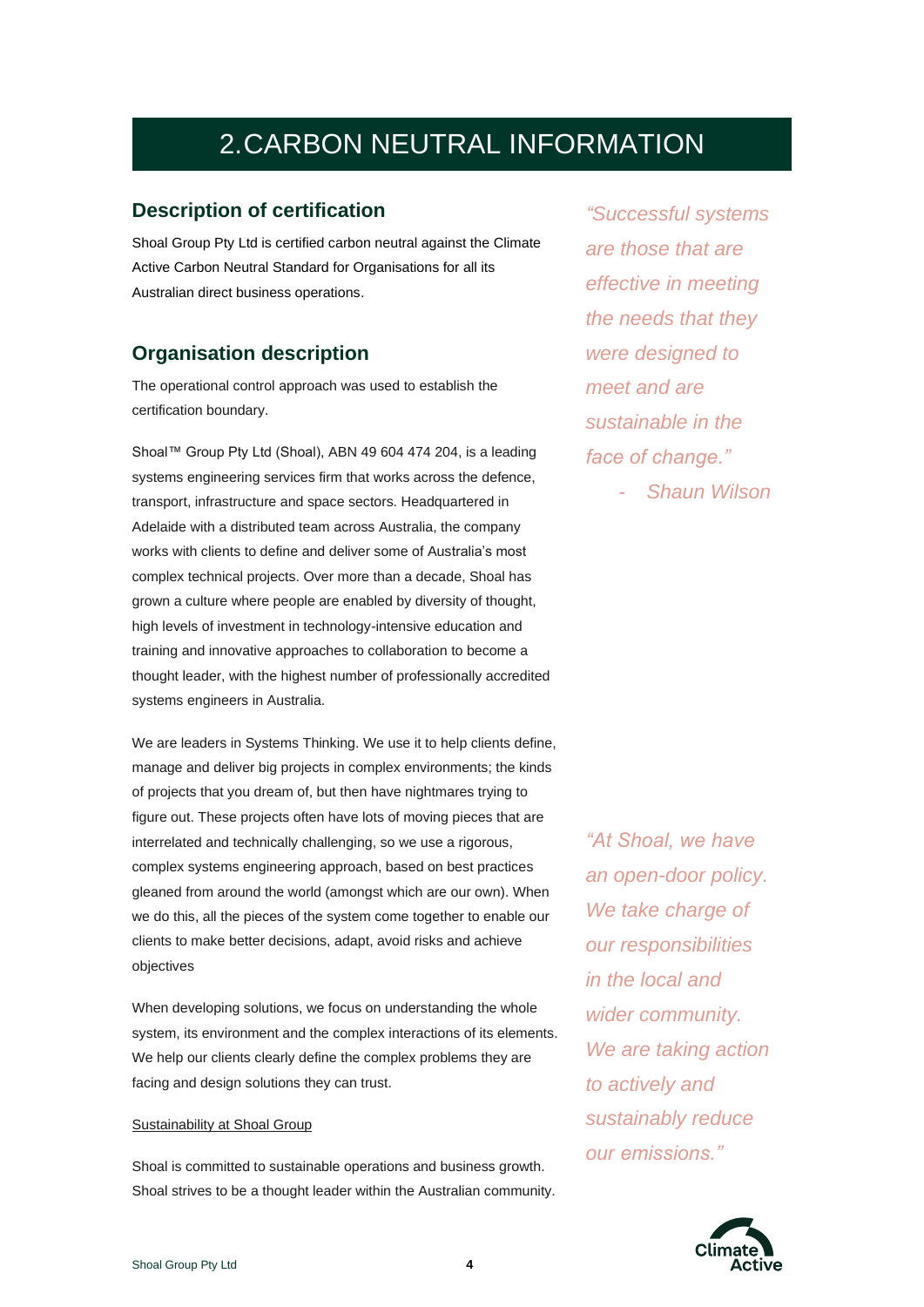As systems thinkers, Shoal works to embody sustainable design in the early phases of development. Using Systems Thinking techniques, our practices strive to minimise unnecessary resource consumption and waste and increase the lifecycle of products and services.

Our clients look to us to provide the best solution, not just for them, but for their stakeholders and wider community too. As a wholly Australian owned business, we invest in our community and want to see it thrive.

We do things differently at Shoal. We want our people to do their best, so we do our best for our people.

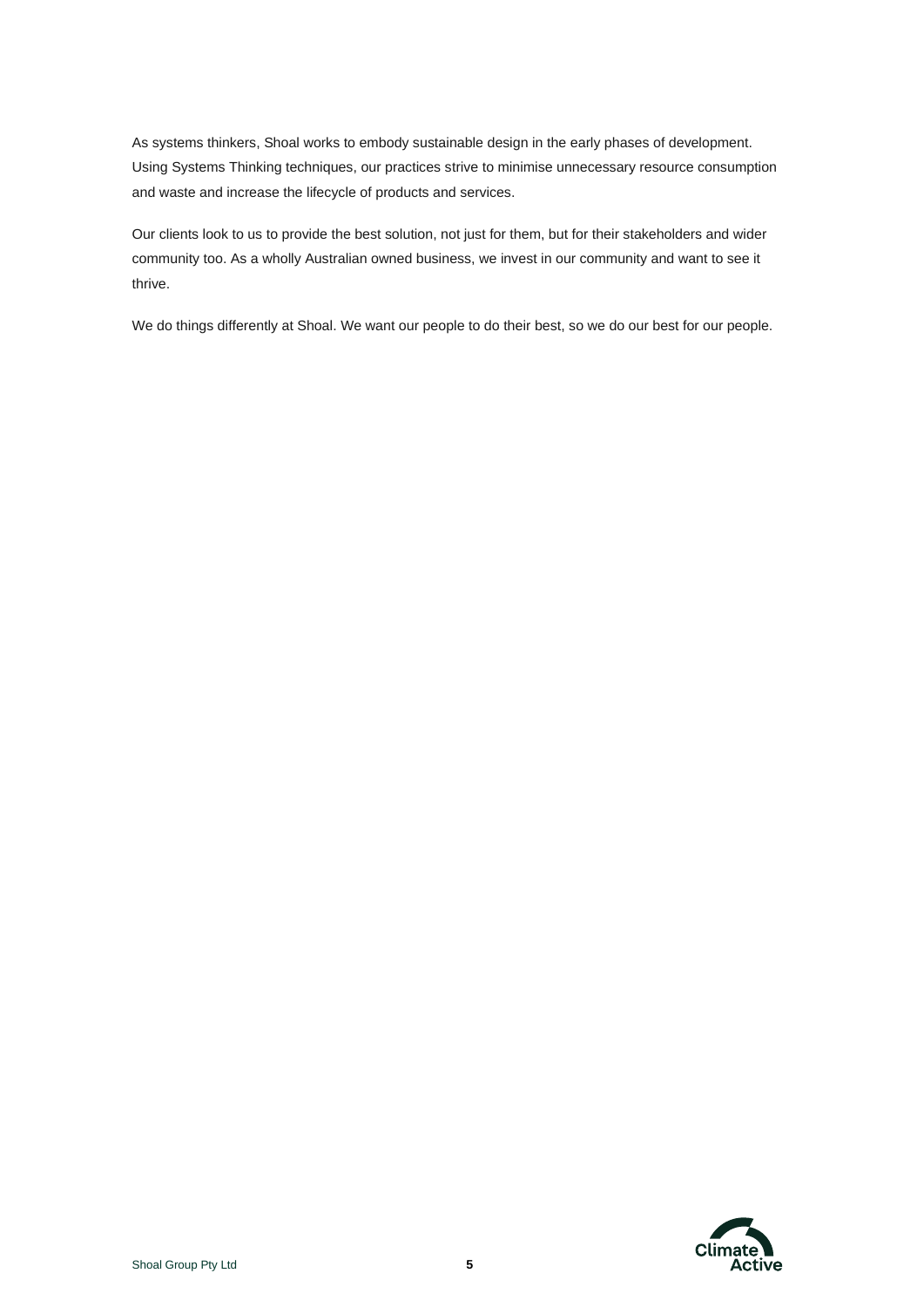# 3.EMISSIONS BOUNDARY

#### <span id="page-5-0"></span>**Inside the emissions boundary**

All emission sources listed in the emissions boundary are part of the carbon neutral claim.

**Quantified emissions** have been assessed as relevant and are quantified in the carbon inventory. This may include emissions that are not identified as arising due to the operations of the certified entity, however are **optionally included**.

**Non-quantified emissions** have been assessed as relevant and are captured within the emissions boundary, but are not measured (quantified) in the carbon inventory. All material emissions are accounted for through an uplift factor. Further detail is available at Appendix C.

### **Outside the emissions boundary**

**Excluded emissions** are those that have been assessed as not relevant to an organisation's or precinct's operations and are outside of its emissions boundary or are outside of the scope of the certification. These emissions are not part of the carbon neutral claim. Further detail is available at Appendix D.

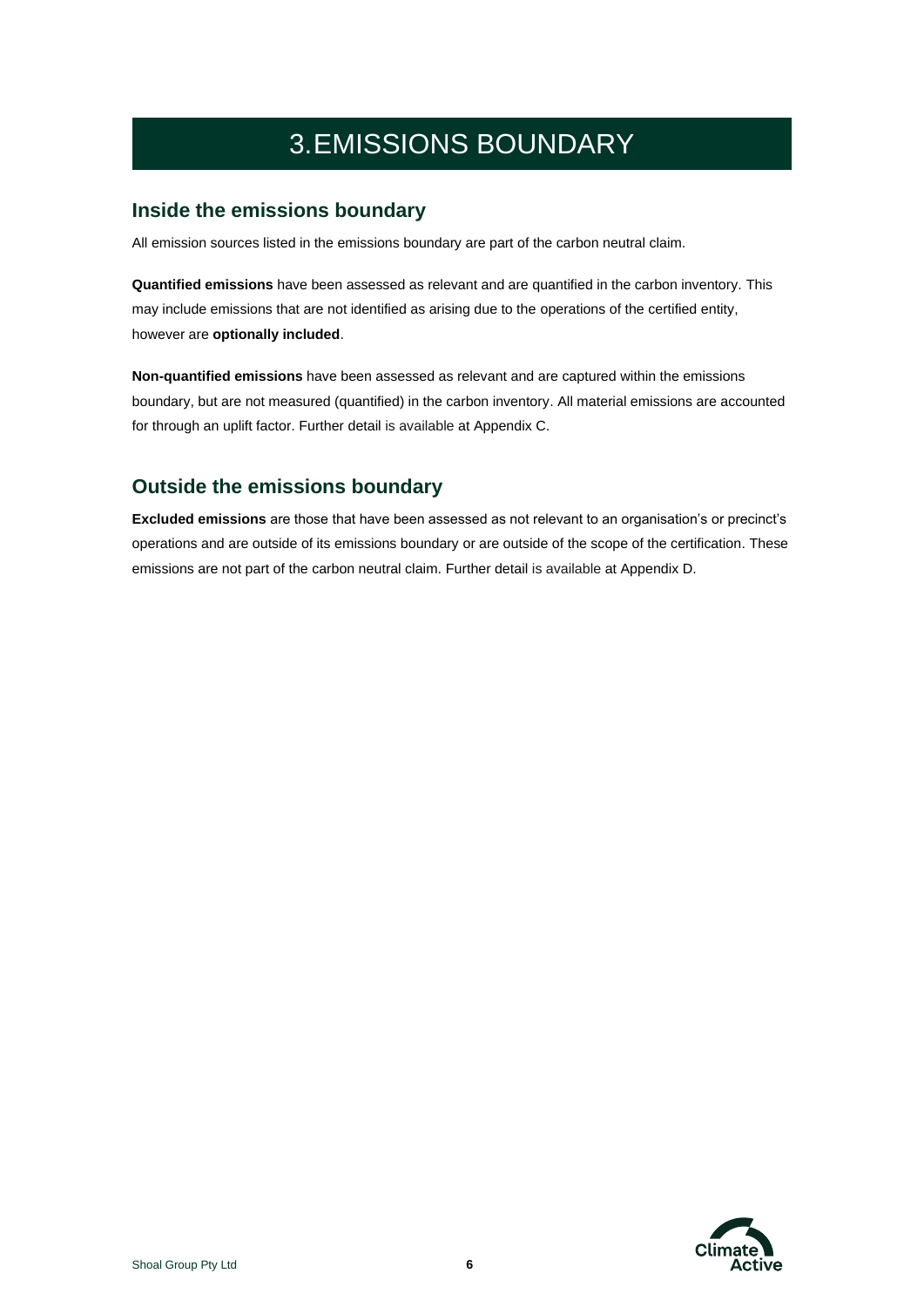



### **Data management plan for non-quantified sources**

The data management plan below outlines how more rigorous quantification can be achieved for material (greater than 1%) non-quantified emission sources.

Shoal Group will work with the building manager in the next measured period to source the unavailable data; namely, water consumption and refrigerant details.



**Outside emission** 

**boundary**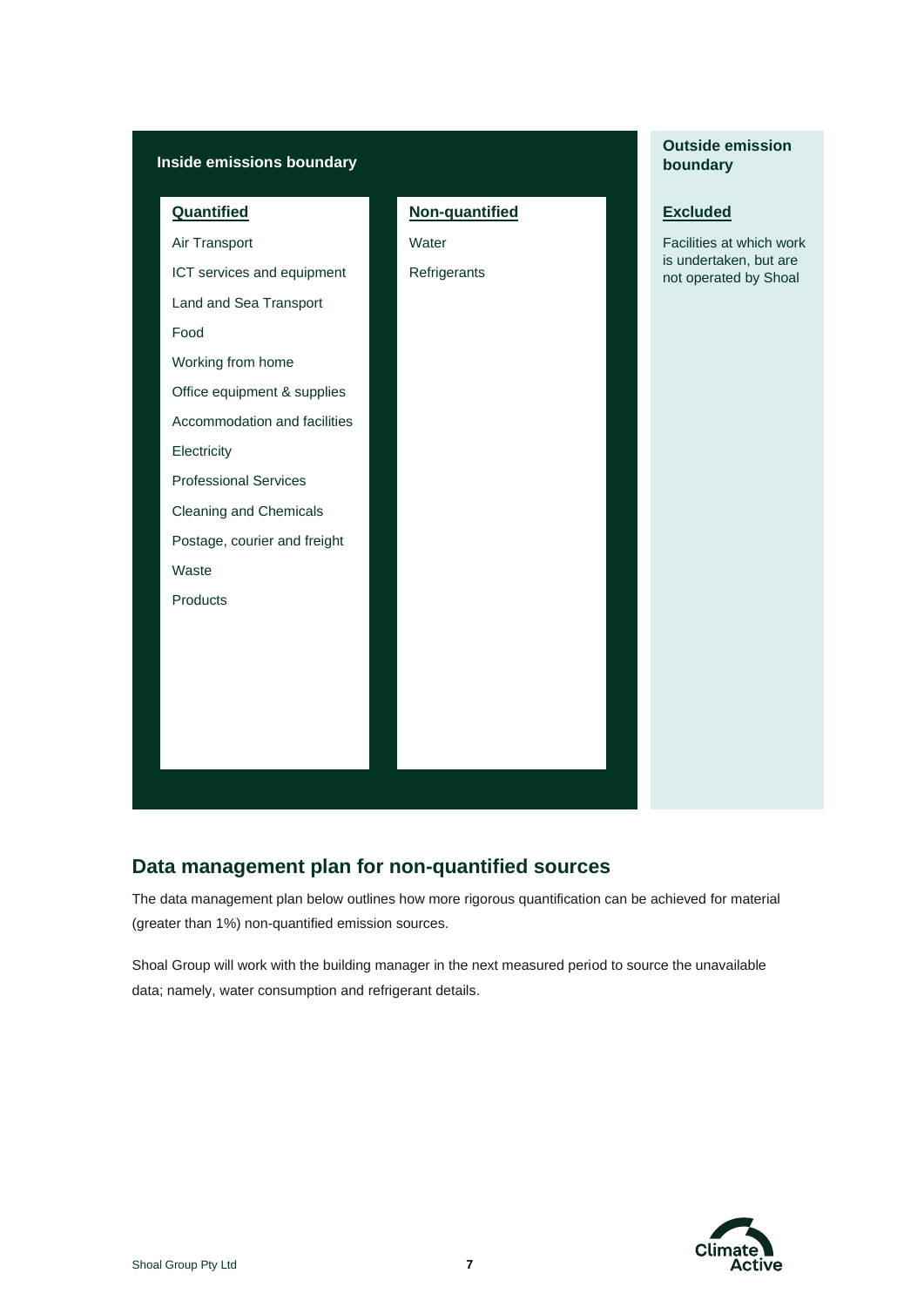# 4.EMISSIONS REDUCTIONS

### <span id="page-7-0"></span>**Emissions reduction strategy**

Shoal has developed an Environmental Policy and Environmental Sustainability Plan to encompass our actions and accountability.

Our emissions reduction strategy includes:

- Measuring and reporting on our energy consumption and carbon footprint annually
- Acting on and creating opportunities to reduce our emissions by improving operational efficiencies, reducing our resource consumption and investing in innovative and sustainable technologies
- Promoting our commitments to our partners, consultants and clients to encourage sustainable change within the industry above and beyond our own business
- Educating and engaging our staff and contractors on how to minimise their impacts both at work and at home
- Integrating our emissions reduction strategy with our Quality Assurance and management procedures to ensure implementation and commitment on every level of the business

Shoal has incorporated the following actions into our corporate policies, with the aim to implement these measures over the next year:

- An overnight "electronic turn off" policy for all non-essential electronic equipment
- Recycling and organic waste disposal facilities within the office
- Incentives on a rotating basis to encourage sustainable practices both within and beyond the office

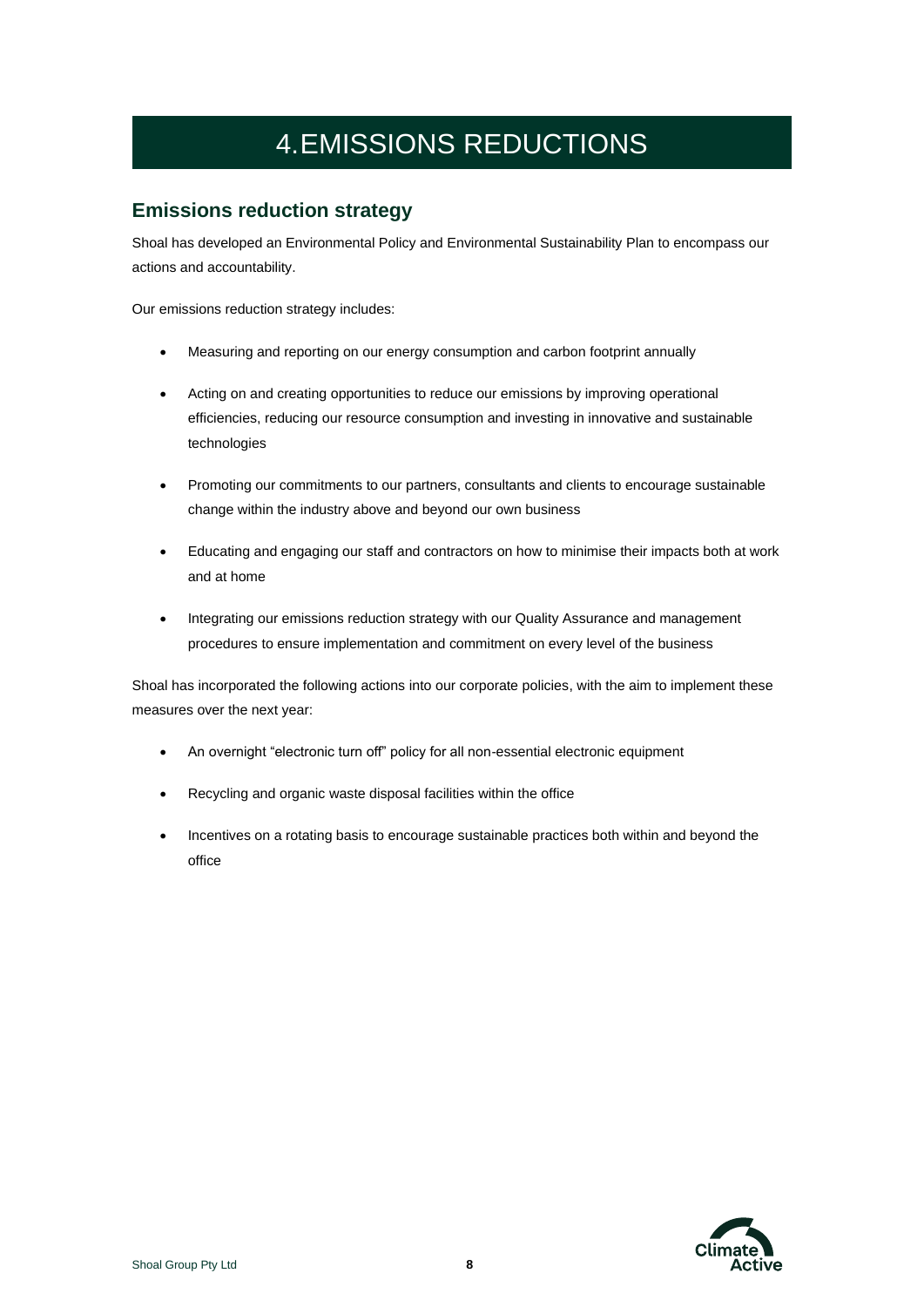### **Emissions reduction actions**

The following measures have been put in place this reporting period to reduce emissions. Shoal will continue to implement and expand these measures over the next year:

- Electing an Environmental Officer to oversee company sustainability efforts
- Engaging in a coffee pod recycling plan for all coffee within the office
- Shower facilities in the office to encourage employees to commute to work by bicycle
- Implementing remote working capabilities and teleconference facilities to reduce the need for travel
- Supplying each employee with laptops and workstations equipped with multiple screens to minimise printing

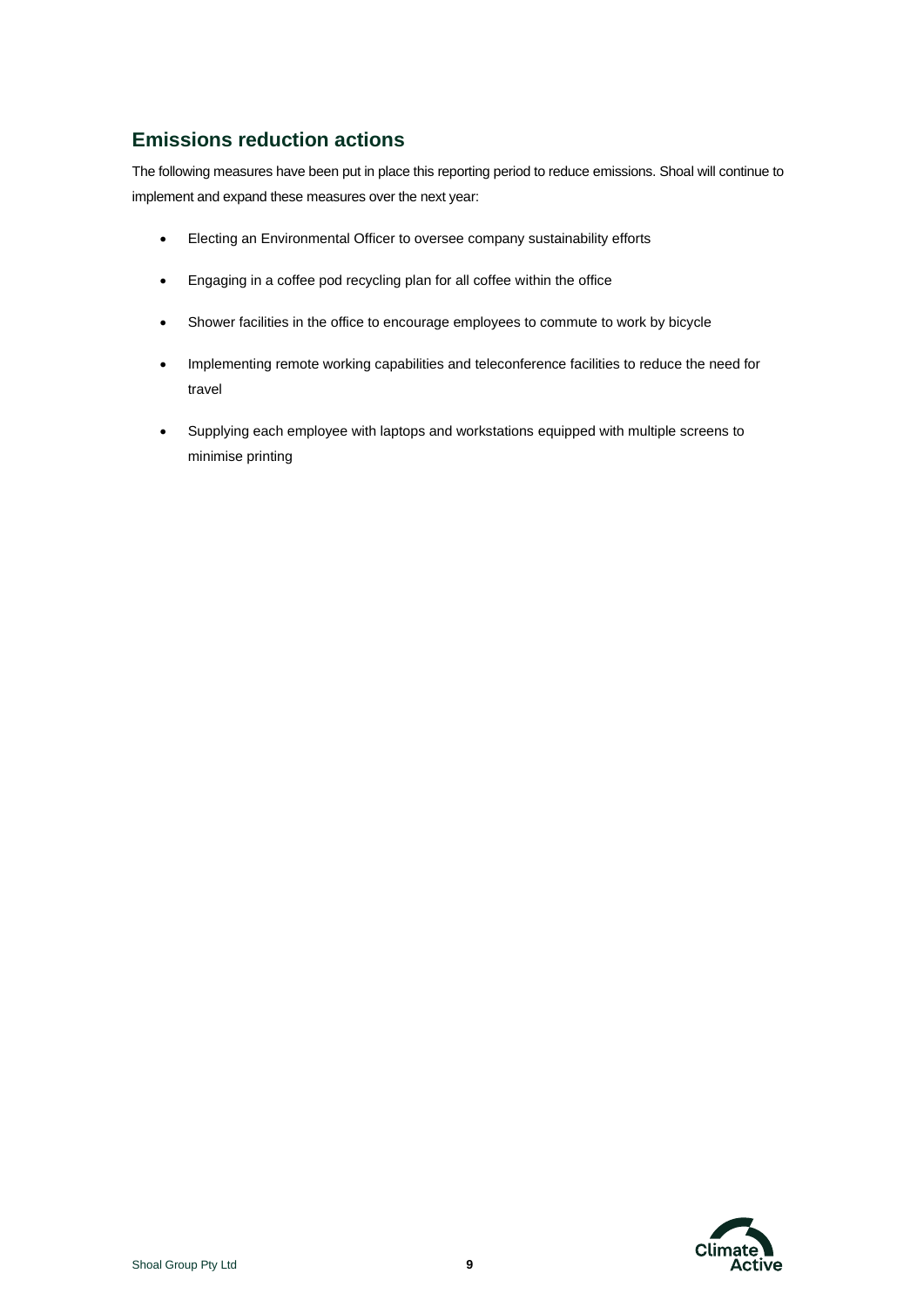### 5.EMISSIONS SUMMARY

#### <span id="page-9-0"></span>**Use of Climate Active carbon neutral products and services**

This assessment and Climate Active submission was prepared with the assistance o[f Pangolin Associates,](https://pangolinassociates.com/) whose services are carbon neutral.

### **Organisation emissions summary**

The electricity summary is available in the Appendix B. Electricity emissions were calculated using a location-based approach.

The previous report was a projection report using representative data to estimate the emissions for the reporting year. This table shows the differences between the projected emissions and the actual emissions recorded.

| <b>Emission category</b>                | <b>Projected emissions</b><br>$(tCO2-e)$ | <b>Sum of total emissions</b><br>$(tCO2-e)$ |
|-----------------------------------------|------------------------------------------|---------------------------------------------|
| Air Transport (km)                      | 91.05                                    | 77.51                                       |
| Land and Sea Transport (km)             | 43.89                                    | 22.17                                       |
| Accommodation and facilities            | 17.49                                    | 18.10                                       |
| Electricity                             | 15.95                                    | 15.74                                       |
| ICT services and equipment              | 12.93                                    | 32.37                                       |
| Food                                    | 8.42                                     | 22.14                                       |
| Working from home                       |                                          | 19.74                                       |
| Land and Sea Transport (\$)             | 1.65                                     | 0.63                                        |
| Office equipment & supplies             | 5.36                                     | 19.47                                       |
| Waste                                   | 1.49                                     | 1.61                                        |
| <b>Cleaning and Chemicals</b>           | 1.09                                     | 3.26                                        |
| <b>Professional Services</b>            | 1.03                                     | 4.10                                        |
| Postage, courier and freight            | 0.35                                     | 1.96                                        |
| Products                                |                                          | 0.02                                        |
| <b>Total Net Emissions</b>              | 200.70                                   | 238.81                                      |
| Difference between projected and actual |                                          | $-38.11$                                    |

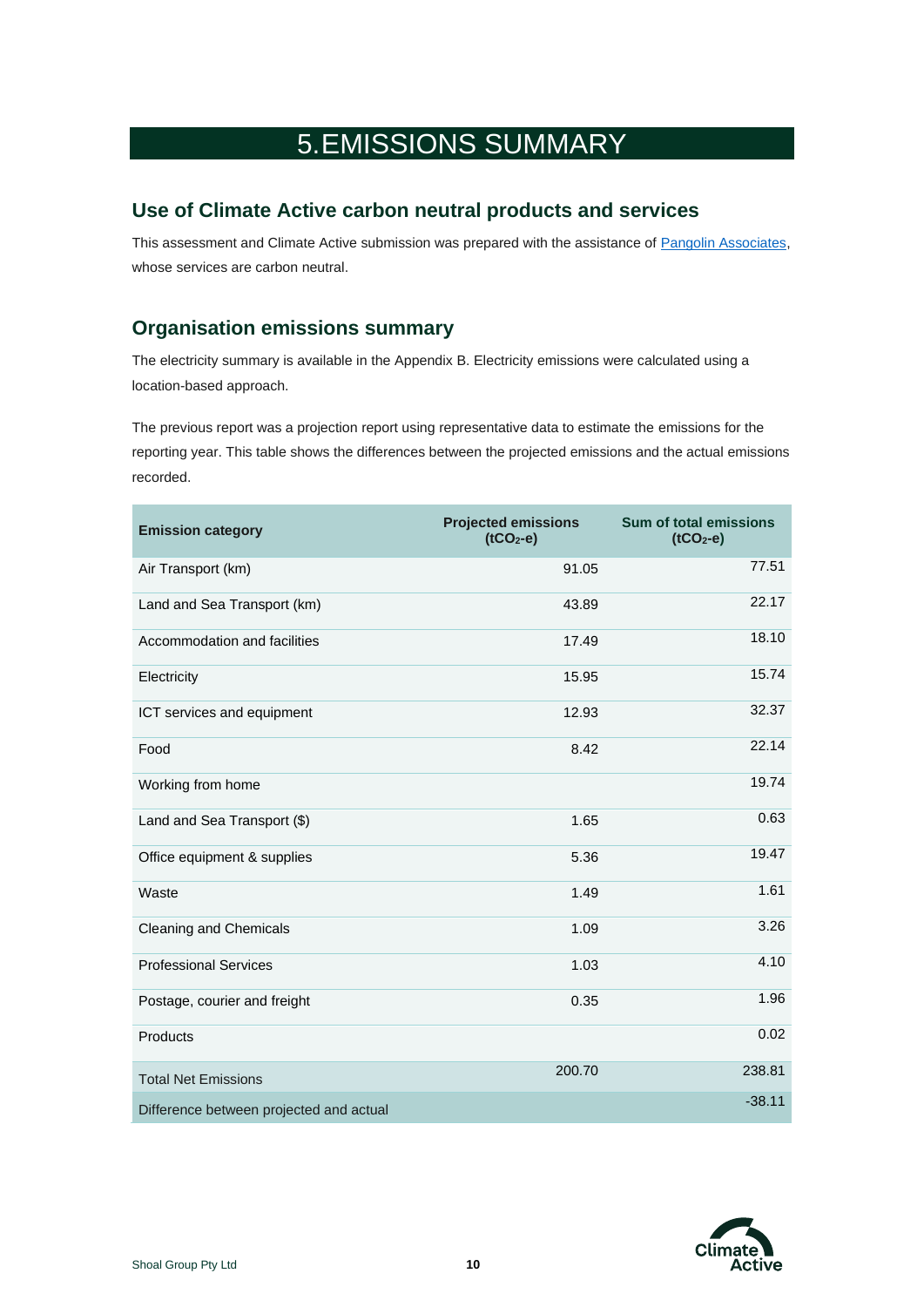### **Uplift factors**

An uplift factor is an upwards adjustment to the total carbon inventory to account for relevant emissions, which can't be reasonably quantified or estimated. This conservative accounting approach helps ensure the integrity of the carbon neutral claim.

| <b>Reason for uplift factor</b>                                               | $tCO2-e$ |
|-------------------------------------------------------------------------------|----------|
| Uplift to account for non-quantified sources where data is unavailable (Water | 11.94    |
| and Refrigerants)                                                             |          |
| Total footprint to offset (uplift factors + net emissions)                    | 250.75   |

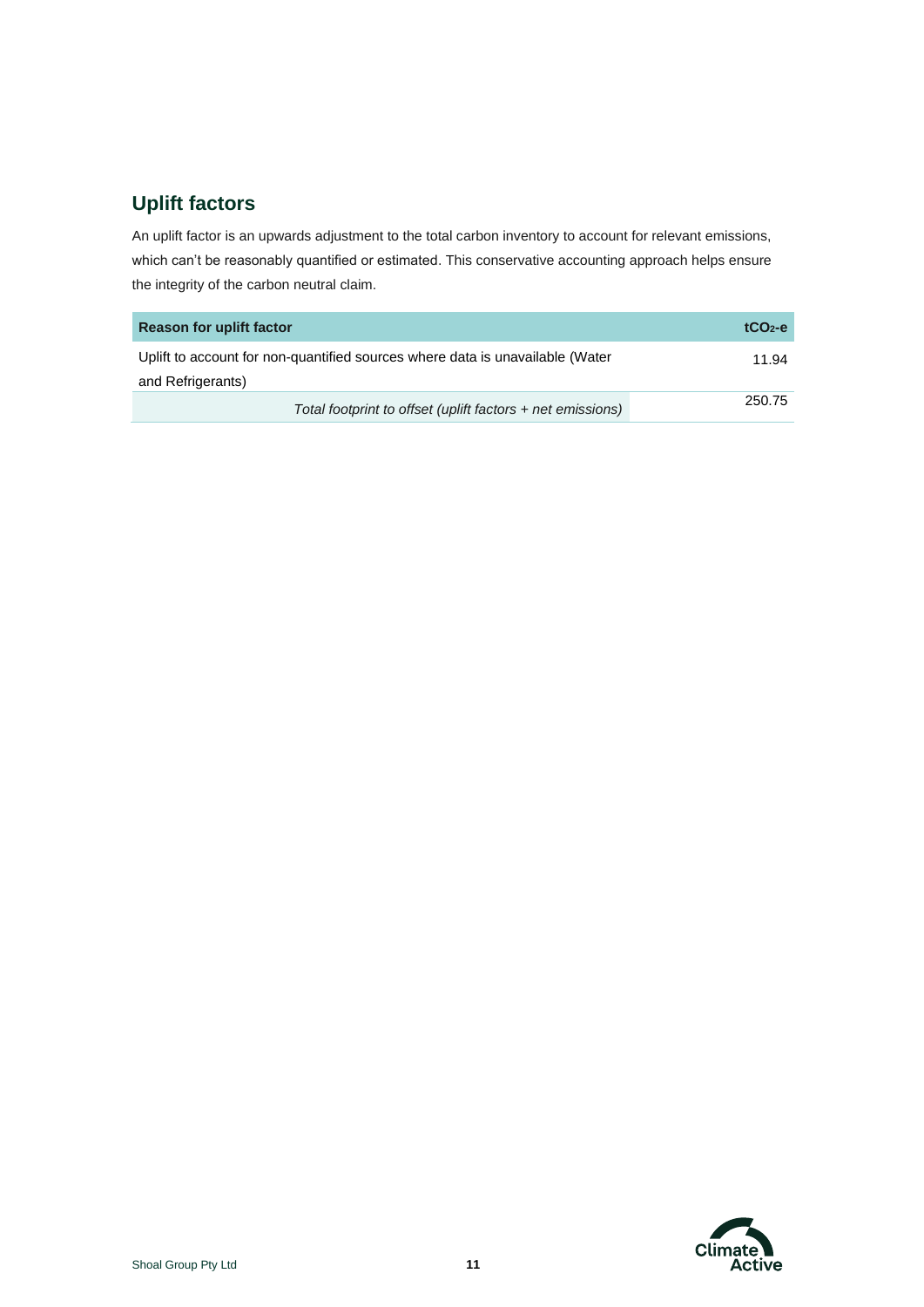# 6.CARBON OFFSETS

#### <span id="page-11-0"></span>**Offsets strategy**

|    | Offset purchasing strategy: In arrears                                          |       |  |  |
|----|---------------------------------------------------------------------------------|-------|--|--|
| 1. | Total offsets previously<br>forward purchased and<br>banked for this report     | 300   |  |  |
| 2. | Total emissions liability to<br>offset for this report                          | 251   |  |  |
| 3. | Net offset balance for this<br>reporting period                                 | $-49$ |  |  |
| 4. | Total offsets to be forward<br>purchased to offset the next<br>reporting period | 0     |  |  |
| 5. | Total offsets required for this<br>report                                       | 251   |  |  |

### **Co-benefits**

#### **Tiwi Islands, NT, Aboriginal Savanna Burning Project**

In the Tiwi Islands, savanna burning is an important carbon farming project that is delivered in partnership with Tiwi Land Council and Charles Darwin University. Savanna burning is a fire management method that prevents destructive bushfires (prevalent in tropical savannas of northern Australia) by reducing the fuel load in a controlled manner and therefore reducing greenhouse gas emissions. By practicing traditional patchwork burning in the early dry season when fires are cooler and by burning less country, there are fewer emissions released and more carbon is stored in the soil and plants, keeping the land healthy for the Tiwi people.

This method generates Australian Carbon Credit Units ("ACCU") and in turn brings environmental, social and cultural co-benefits such as:

- Elders sharing traditional ecological knowledge with young people;
- Protection of rock art and sacred sites;
- Protection of the environment by Aboriginal led land and sea management;
- Meaningful employment aligning with the interests and values of Traditional Owners; and
- Contribution to increased pride and self- esteem of Aboriginal people.

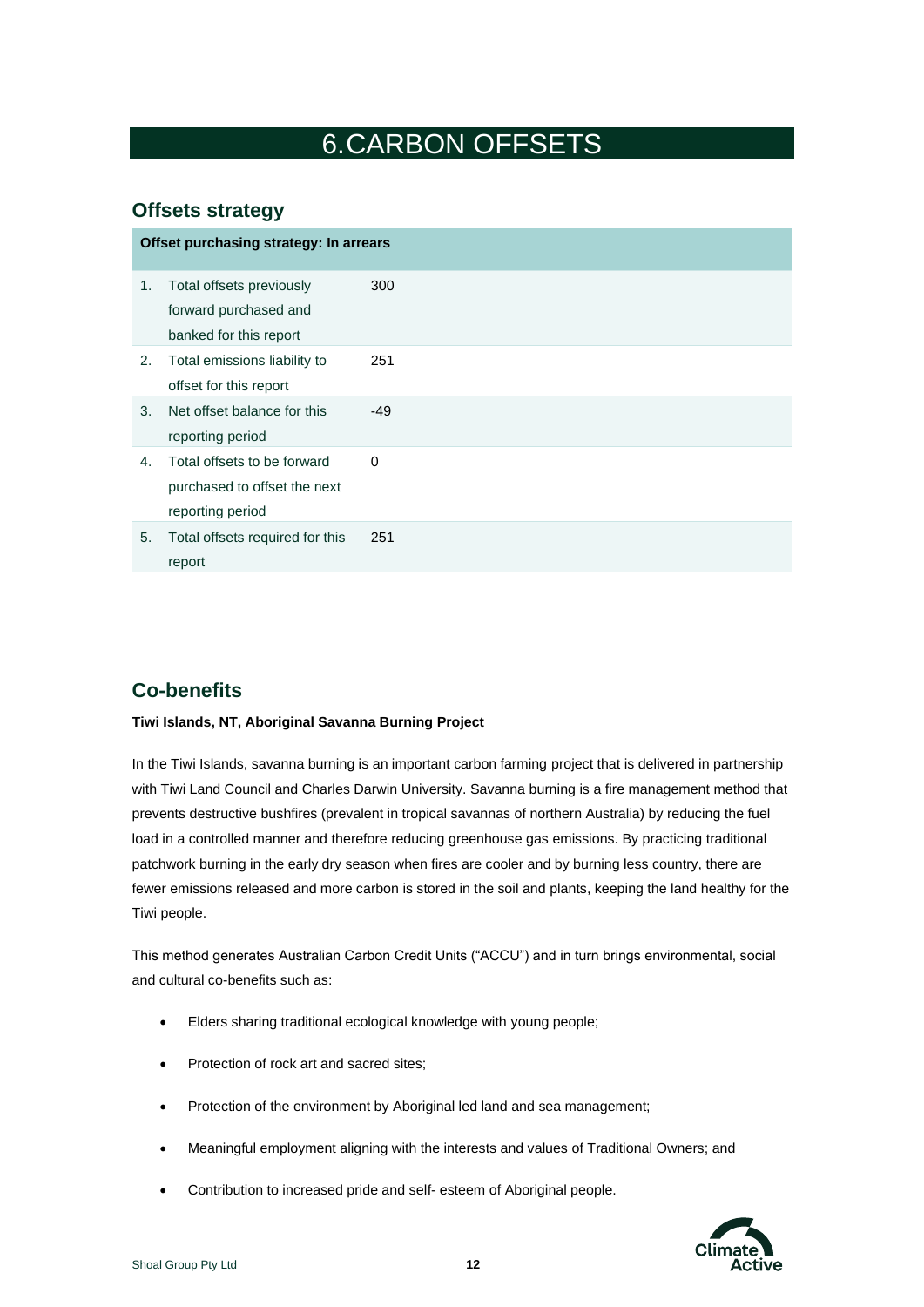#### **CECIC HKC Gansu Changma Wind Power project**

.

The purpose of the project is to generate electricity using wind power resources in the region and to deliver to the Northwest China Power Grid (NWPG) which is predominated by connected fossil fuel fired power plants. The project aims to generate a total of 431,949 MWh of clean electricity to the NWPG annually and has been estimated to reduce GHG emissions by 430,588 tCO2-e annually. The wind farm provides a needed boost in electricity for the area. China's rapid economic growth has resulted in frequent power outages. A local source of clean electricity gives energy security to the region. It is also a source of employment and educational opportunities for the community.

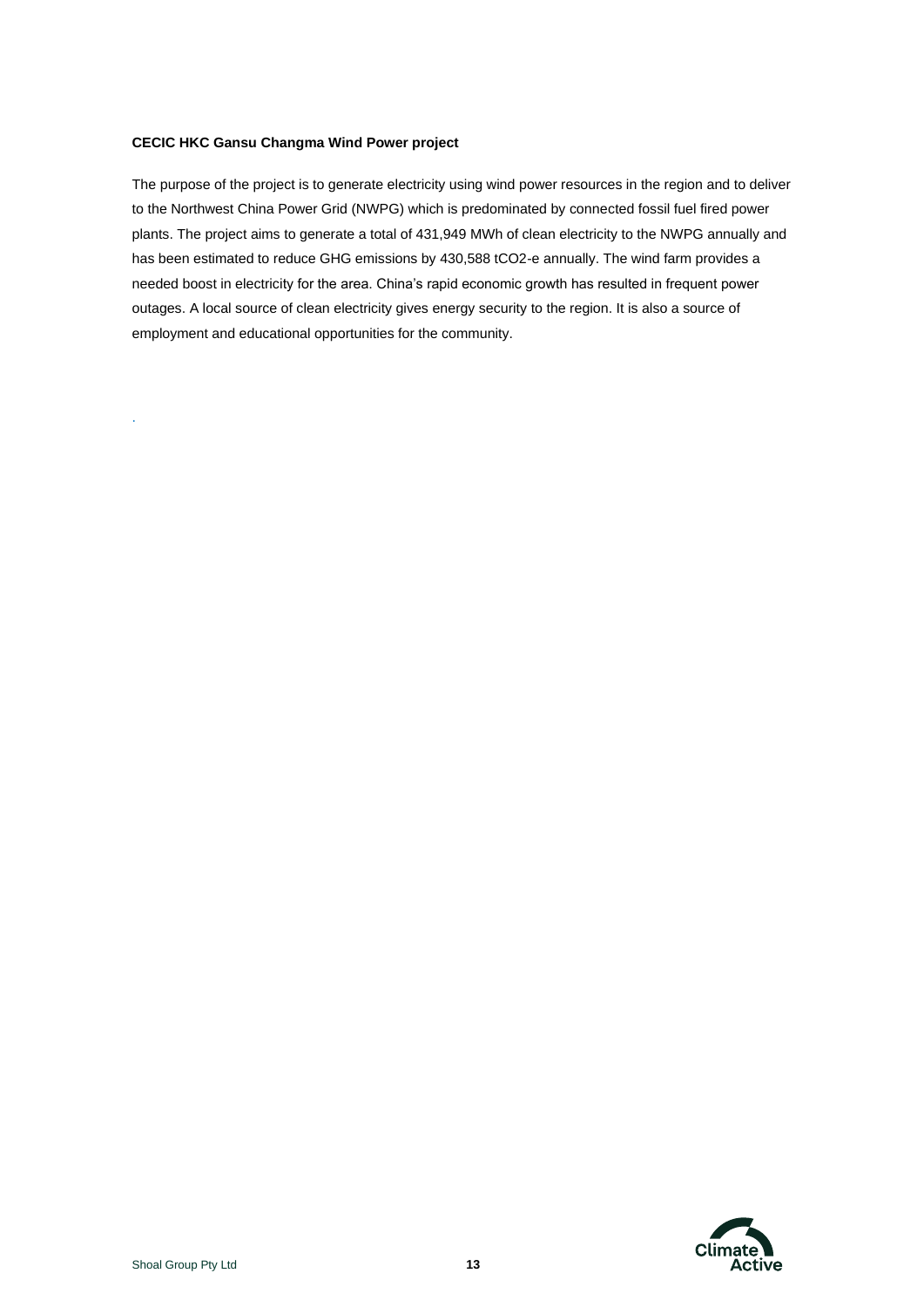### **Offsets summary**

Proof of cancellation of offset units

| <b>Offsets cancelled for Climate Active Carbon Neutral Certification</b> |                            |                 |              |                                                                                                                                                                |         |                                           |                                                              |                                                       |                                                        |                               |     |
|--------------------------------------------------------------------------|----------------------------|-----------------|--------------|----------------------------------------------------------------------------------------------------------------------------------------------------------------|---------|-------------------------------------------|--------------------------------------------------------------|-------------------------------------------------------|--------------------------------------------------------|-------------------------------|-----|
| <b>Project description</b>                                               | Type of<br>offset<br>units | <b>Registry</b> | Date retired | Serial number (and<br>hyperlink to registry<br>transaction record)                                                                                             | Vintage | <b>Eligible</b><br>quantity<br>$(tCO2-e)$ | <b>Quantity used</b><br>for previous<br>reporting<br>periods | Quantity<br>banked for<br>future reporting<br>periods | Quantity<br>used for this<br>reporting<br>period claim | Percentage of<br>total $(\%)$ |     |
| <b>CECIC HKC Gansu</b><br>Changma Wind Power<br>project                  | <b>VCU<sub>s</sub></b>     | Verra           | 1 Dec 2020   | 7821-430270658-<br>430270762-VCU-034-<br>APX-CN-1-717-<br>24092018-31122018-0<br>7821-430270763-<br>430270807-VCU-034-<br>APX-CN-1-717-<br>24092018-31122018-0 | 2018    | 150                                       | 0                                                            | 24                                                    | 126                                                    |                               | 50% |
| Tiwi Islands, NT,<br>Aboriginal Savanna<br><b>Burning Project</b>        | <b>ACCUs</b>               | ANREU           | 30 Nov 2020  | 3,772,968.606 -<br>3,772,968.755                                                                                                                               | 2018-19 | 150                                       | $\Omega$                                                     | 25                                                    | 125                                                    |                               | 50% |
| Total offsets retired this report and used in this report                |                            |                 |              |                                                                                                                                                                |         |                                           |                                                              |                                                       | 251                                                    |                               |     |
| 49<br>Total offsets retired this report and banked for future reports    |                            |                 |              |                                                                                                                                                                |         |                                           |                                                              |                                                       |                                                        |                               |     |
| Type of offset units                                                     |                            |                 |              | Quantity (used for this reporting period claim)                                                                                                                |         |                                           |                                                              | <b>Percentage of total</b>                            |                                                        |                               |     |
| Australian Carbon Credit Units (ACCUs)                                   |                            |                 |              | 125                                                                                                                                                            |         |                                           | 50%                                                          |                                                       |                                                        |                               |     |
| Verified Carbon Units (VCUs)                                             |                            |                 |              | 126                                                                                                                                                            |         |                                           | 50%                                                          |                                                       |                                                        |                               |     |

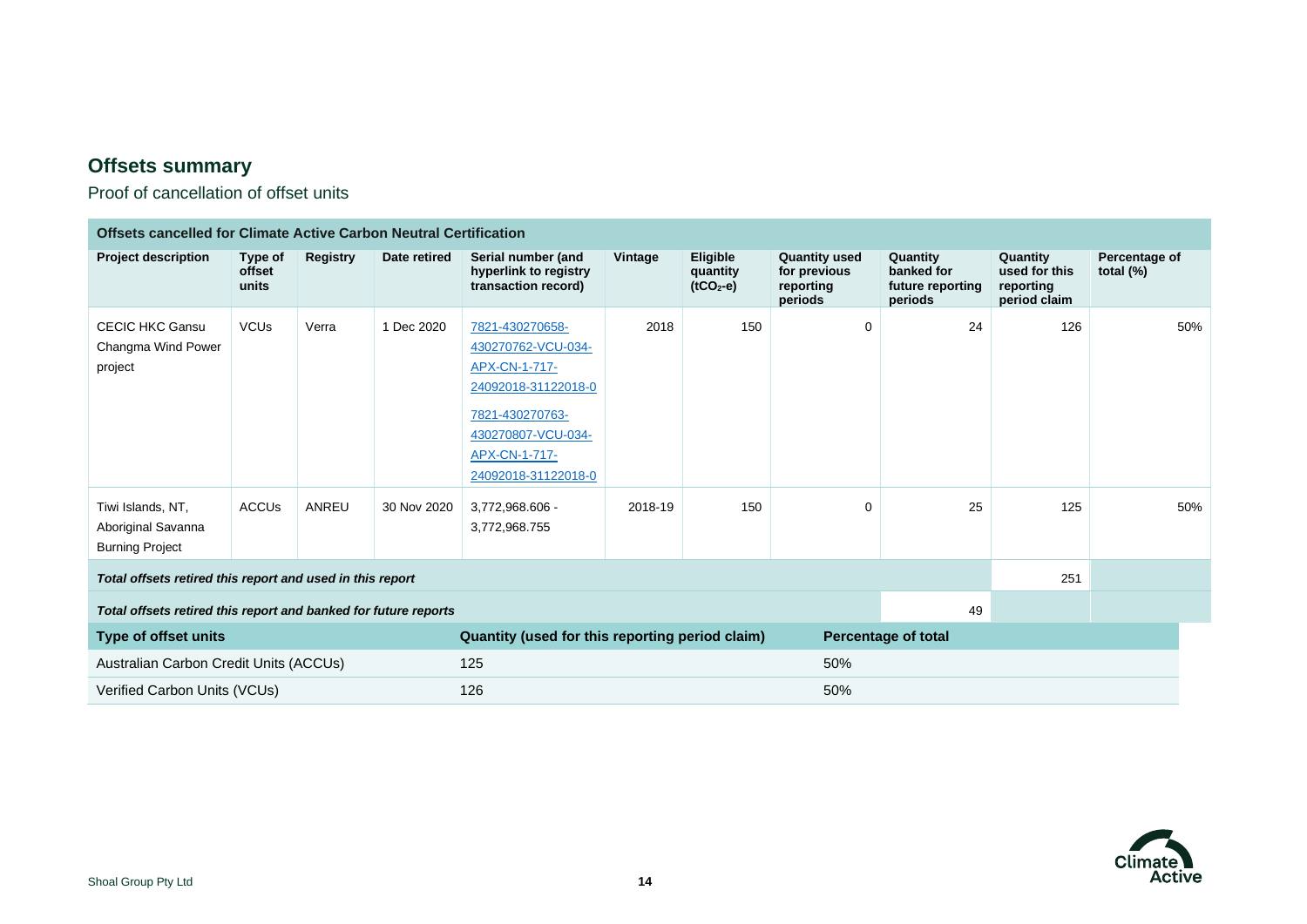| C<br>⇧                       | △ nationalregistry.cleanenergyregulator.gov.au/transaction/show/126465 |                                         |                                                      |                                                                                                    |                               |                                               |                                                 |                                     |                                         |                              |                     | ☆               | ( R ) |
|------------------------------|------------------------------------------------------------------------|-----------------------------------------|------------------------------------------------------|----------------------------------------------------------------------------------------------------|-------------------------------|-----------------------------------------------|-------------------------------------------------|-------------------------------------|-----------------------------------------|------------------------------|---------------------|-----------------|-------|
| <b>Account Holders</b>       | <b>Hansacuon Detans</b>                                                |                                         |                                                      |                                                                                                    |                               |                                               |                                                 |                                     |                                         |                              |                     |                 |       |
| <b>Accounts</b>              | Transaction details appear below.                                      |                                         |                                                      |                                                                                                    |                               |                                               |                                                 |                                     |                                         |                              |                     |                 |       |
| <b>Unit Position Summary</b> | <b>C</b> Transaction Successfully Approved                             |                                         |                                                      |                                                                                                    |                               |                                               |                                                 |                                     |                                         |                              |                     |                 |       |
|                              |                                                                        |                                         |                                                      |                                                                                                    |                               |                                               |                                                 |                                     |                                         |                              |                     |                 |       |
| <b>Projects</b>              |                                                                        |                                         |                                                      |                                                                                                    |                               |                                               |                                                 |                                     |                                         |                              |                     |                 |       |
| <b>Transaction Log</b>       | <b>Transaction ID</b>                                                  |                                         | AU16750                                              |                                                                                                    |                               |                                               |                                                 |                                     |                                         |                              |                     |                 |       |
| <b>CER Notifications</b>     | <b>Current Status</b>                                                  |                                         | Completed (4)                                        |                                                                                                    |                               |                                               |                                                 |                                     |                                         |                              |                     |                 |       |
| <b>Public Reports</b>        | <b>Status Date</b>                                                     |                                         | 30/11/2020 16:40:21 (AEDT)                           |                                                                                                    |                               |                                               |                                                 |                                     |                                         |                              |                     |                 |       |
| <b>My Profile</b>            |                                                                        |                                         | 30/11/2020 05:40:21 (GMT)                            |                                                                                                    | <b>Nindow Snip</b>            |                                               |                                                 |                                     |                                         |                              |                     |                 |       |
|                              | <b>Transaction Type</b>                                                |                                         | Cancellation (4)                                     |                                                                                                    |                               |                                               |                                                 |                                     |                                         |                              |                     |                 |       |
|                              | <b>Transaction Initiator</b>                                           |                                         | Foley, Rowan Paul Bulmer                             |                                                                                                    |                               |                                               |                                                 |                                     |                                         |                              |                     |                 |       |
|                              | <b>Transaction Approver</b>                                            |                                         | Foley, Rowan Paul Bulmer                             |                                                                                                    |                               |                                               |                                                 |                                     |                                         |                              |                     |                 |       |
|                              | Comment                                                                |                                         |                                                      | Voluntary retirement on behalf of the Shoal Group Pty Ltd FY 2019/20 Climate Active certification. |                               |                                               |                                                 |                                     |                                         |                              |                     |                 |       |
|                              | <b>Transferring Account</b>                                            |                                         |                                                      |                                                                                                    |                               |                                               | <b>Acquiring Account</b>                        |                                     |                                         |                              |                     |                 |       |
|                              | <b>Account</b><br><b>Number</b>                                        | AU-2798                                 |                                                      |                                                                                                    |                               | AU-1068<br><b>Account</b><br><b>Number</b>    |                                                 |                                     |                                         |                              |                     |                 |       |
|                              | <b>Account Name</b>                                                    | Aboriginal Carbon Fund Limited          |                                                      |                                                                                                    |                               |                                               | <b>Account Name</b>                             | Account                             | <b>Australia Voluntary Cancellation</b> |                              |                     |                 |       |
|                              | <b>Account Holder</b> Aboriginal Carbon Fund Limited                   |                                         |                                                      |                                                                                                    |                               |                                               |                                                 |                                     |                                         |                              |                     |                 |       |
|                              |                                                                        |                                         |                                                      |                                                                                                    |                               |                                               | <b>Account Holder</b> Commonwealth of Australia |                                     |                                         |                              |                     |                 |       |
|                              | <b>Transaction Blocks</b>                                              |                                         |                                                      |                                                                                                    |                               |                                               |                                                 |                                     |                                         |                              |                     |                 |       |
|                              | Party Type                                                             | <b>Transaction</b><br>CP<br><b>Type</b> | Original<br><b>Current</b><br>$\mathbf{C}\mathbf{P}$ | <b>ERF</b><br><b>Project ID</b>                                                                    | <b>NGER</b><br>Facility<br>ID | <b>NGER</b><br><b>Facility</b><br><b>Name</b> | Safeguard                                       | <b>Kyoto</b><br><b>Project</b><br># | <b>Vintage</b>                          | <b>Expiry</b><br><b>Date</b> | <b>Serial Range</b> | <b>Quantity</b> |       |
|                              | AU<br><b>KACCU</b>                                                     | Voluntary ACCU<br>Cancellation          |                                                      | ERF105045                                                                                          |                               |                                               |                                                 |                                     | 2018-19                                 |                              | 3,772,968,606 150   |                 |       |
|                              |                                                                        |                                         |                                                      |                                                                                                    |                               |                                               |                                                 |                                     |                                         |                              | 3,772,968,755       |                 |       |

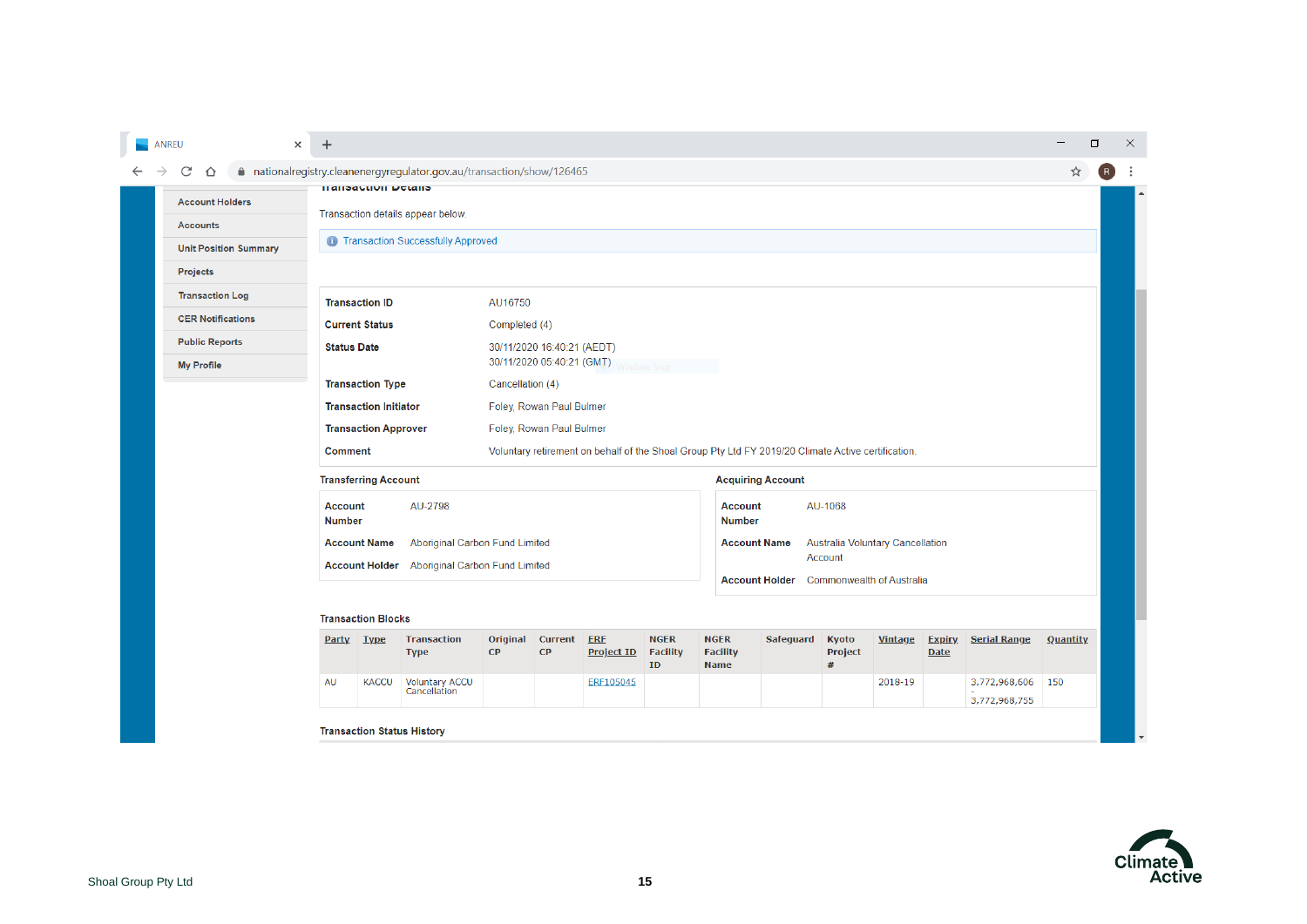# 7. RENEWABLE ENERGY CERTIFICATE (REC) SUMMARY

### **Renewable Energy Certificate (REC) summary**

The following RECs have been surrendered to reduce electricity emissions under the market-based reporting method.

| 1. Large-scale Generation certificates (LGCs)* |  |
|------------------------------------------------|--|
| 2. Other RECs                                  |  |

\* LGCs in this table only include those surrendered voluntarily (including through PPA arrangements), and does not include those surrendered in relation to the LRET, GreenPower, and jurisdictional renewables.

| <b>Project supported by</b><br><b>LGC purchase</b> | <b>Eligible</b><br>units | <b>Registry</b> | Surrender date | <b>Accreditation code</b><br>(LGCs)                        | <b>Certificate</b><br>serial number | <b>Generation</b><br>year | Quantity<br>(MWh) | <b>Fuel</b><br>source | Location |
|----------------------------------------------------|--------------------------|-----------------|----------------|------------------------------------------------------------|-------------------------------------|---------------------------|-------------------|-----------------------|----------|
| N/A                                                | N/A                      | N/A             | N/A            | N/A                                                        | N/A                                 | N/A                       | N/A               | N/A                   | N/A      |
|                                                    |                          |                 |                | Total LGCs surrendered this report and used in this report |                                     |                           |                   |                       |          |

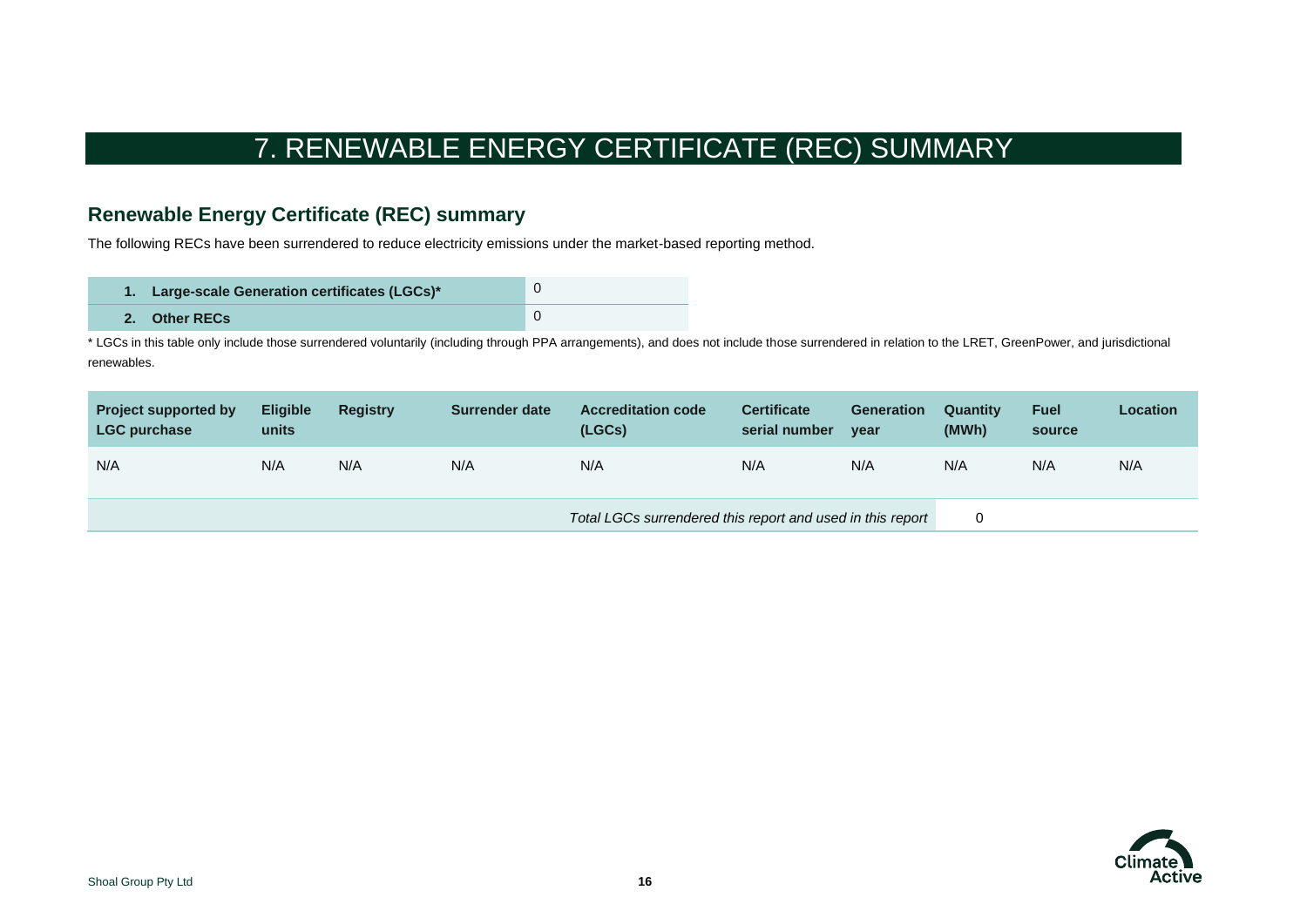### <span id="page-16-0"></span>APPENDIX A: ADDITIONAL INFORMATION

Shoal Group has also purchased an additional 150 tonnes of biodiversity offsets through Greenfleet. Greenfleet is a leading Australian not-for-profit environmental organisation on a mission to protect our climate by restoring forests. Greenfleet forests address critical deforestation, restore habitat for wildlife including many endangered species, capture carbon emissions to protect our climate, reduce soil erosion, improve water quality, and economically support local and indigenous communities.



### **This is to certify**

# **Shoal Group**

offset 150.00 tonnes of  $CO_2$ -e with Greenfleet.

Your support will help us restore native forests and ecosystems, which provide crucial habitat for endangered wildlife, help counter the devastating impact of the bushfires, and reduce the impacts of climate change.

Greenfleet will plant enough biodiverse native trees on your behalf to offset these emissions.

Thank you for helping us grow our forests and grow climate hope.

 $W_{2}$ - $CU-4$ 

**Wayne Wescott** | Greenfleet CEO

27/11/2020

# Thank you

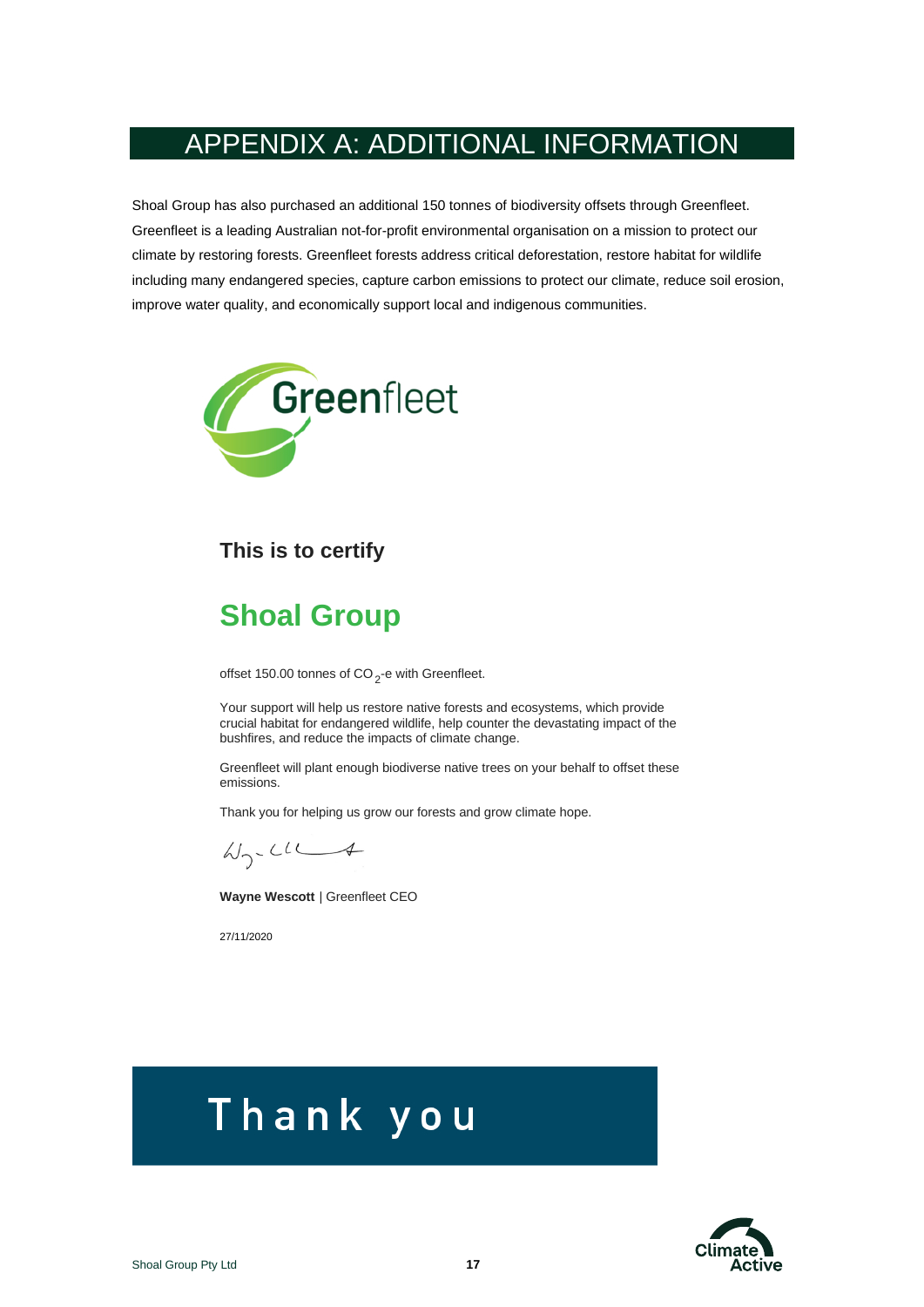# APPENDIX B: ELECTRICITY SUMMARY

<span id="page-17-0"></span>Electricity emissions are calculated using a location-based approach.

#### Location-based method

The location-based method provides a picture of a business's electricity emissions in the context of its location, and the emissions intensity of the electricity grid it relies on. It reflects the average emissions intensity of the electricity grid in the location (State) in which energy consumption occurs. The locationbased method does not allow for any claims of renewable electricity from grid-imported electricity usage.

#### Market-based method

The market-based method provides a picture of a business's electricity emissions in the context of its renewable energy investments. It reflects the emissions intensity of different electricity products, markets and investments. It uses a residual mix factor (RMF) to allow for unique claims on the zero emissions attribute of renewables without double-counting.

| markot basoa approasni sammary<br>Market-based approach                   | <b>Activity data</b><br>(kWh) | <b>Emissions</b><br>$(kqCO2-e)$ | Renewable %<br>of total |
|---------------------------------------------------------------------------|-------------------------------|---------------------------------|-------------------------|
| Behind the meter consumption of electricity generated                     | 0                             | 0                               | $0\%$                   |
| <b>Total non-grid electricity</b>                                         | 0                             | 0                               | 0%                      |
| LGC purchased and retired (kWh)<br>(including PPAs & Precinct LGCs)       | 0                             | $\Omega$                        | 0%                      |
| GreenPower                                                                | $\Omega$                      | $\Omega$                        | $0\%$                   |
| Jurisdictional renewables (LGCs retired)                                  | 0                             | $\Omega$                        | 0%                      |
| Jurisdictional renewables (LRET)<br>(applied to ACT grid electricity)     | 0                             | 0                               | $0\%$                   |
| Large Scale Renewable Energy Target<br>(applied to grid electricity only) | 5,730                         | 0                               | 19%                     |
| Residual electricity                                                      | 24,548                        | 26,342                          | 0%                      |
| <b>Total grid electricity</b>                                             | 30,278                        | 26,342                          | 19%                     |
| Total electricity consumed (grid + non grid)                              | 30,278                        | 26,342                          | 19%                     |
| Electricity renewables                                                    | 5,730                         | 0                               |                         |
| Residual electricity                                                      | 24,548                        | 26,342                          |                         |
| <b>Exported on-site generated electricity</b>                             | 0                             | 0                               |                         |
| Emission footprint ( $kgCO2$ -e)                                          |                               | 26,342                          |                         |

| Market-based approach summary |  |
|-------------------------------|--|
|                               |  |

| Total renewables (grid and non-grid)                 | 19%   |
|------------------------------------------------------|-------|
| <b>Mandatory</b>                                     | 19%   |
| <b>Voluntary</b>                                     | $0\%$ |
| <b>Behind the meter</b>                              | $0\%$ |
| Residual electricity emission footprint ( $tCO2$ -e) | 26    |

*Figures may not sum due to rounding. Renewable percentage can be above 100%* 

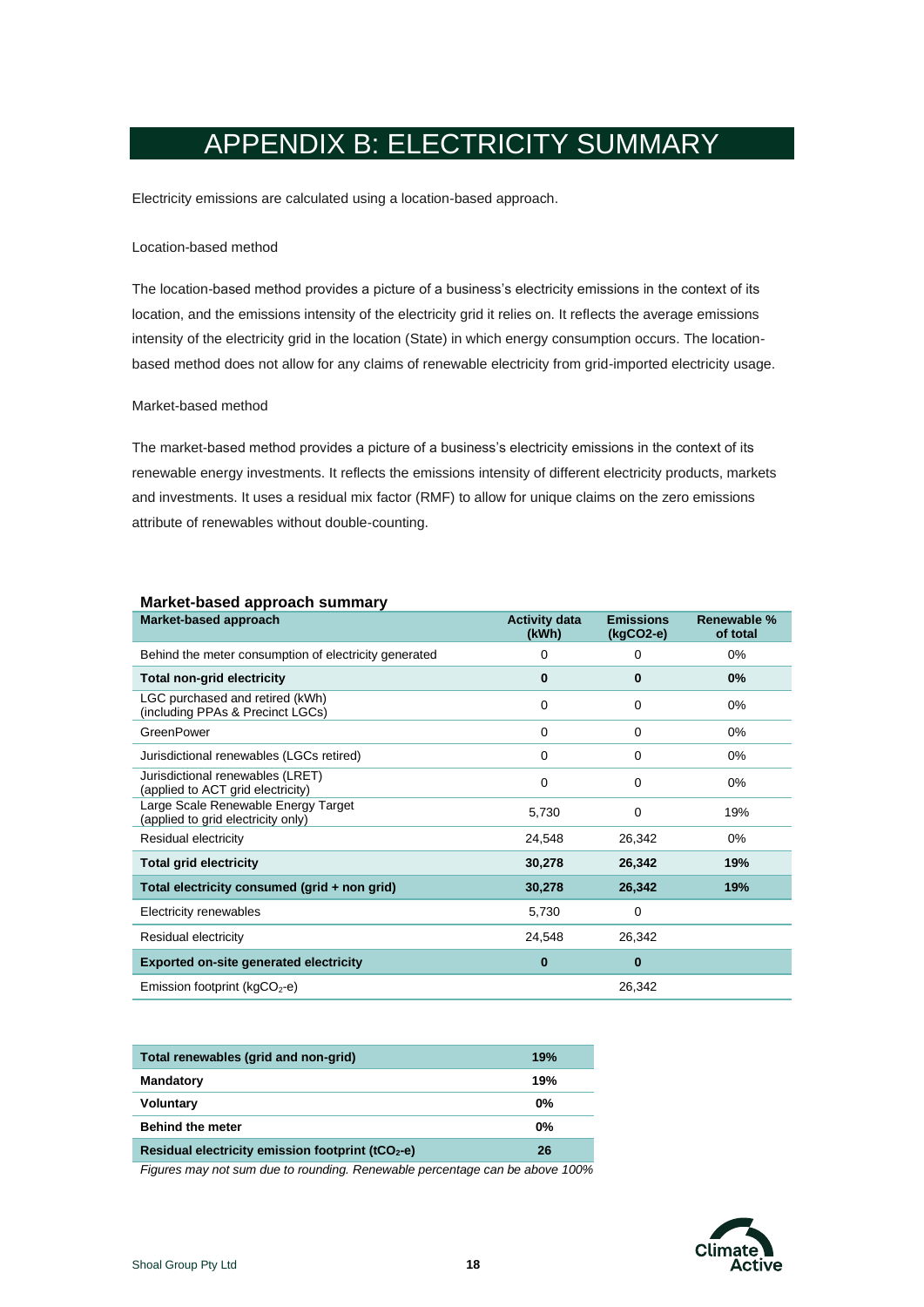| Location-based approach                  | <b>Activity data</b><br>(kWh) | <b>Emissions</b><br>$(kgCO2-e)$ |
|------------------------------------------|-------------------------------|---------------------------------|
| <b>ACT</b>                               | $\Omega$                      | $\mathbf 0$                     |
| <b>NSW</b>                               | 0                             | $\mathbf 0$                     |
| <b>SA</b>                                | 30,278                        | 15,745                          |
| Vic                                      | 0                             | $\mathbf 0$                     |
| Qld                                      | 0                             | $\mathbf 0$                     |
| <b>NT</b>                                | 0                             | 0                               |
| <b>WA</b>                                | 0                             | $\mathbf 0$                     |
| Tas                                      | 0                             | $\mathbf 0$                     |
| Grid electricity (scope 2 and 3)         | 30,278                        | 15,745                          |
| <b>ACT</b>                               | $\mathbf 0$                   | $\mathbf 0$                     |
| <b>NSW</b>                               | 0                             | $\mathbf 0$                     |
| <b>SA</b>                                | 0                             | $\mathbf 0$                     |
| Vic                                      | 0                             | $\mathbf 0$                     |
| Qld                                      | 0                             | $\mathbf 0$                     |
| NT                                       | $\Omega$                      | $\mathbf 0$                     |
| <b>WA</b>                                | 0                             | $\Omega$                        |
| Tas                                      | $\mathbf 0$                   | $\mathbf 0$                     |
| Non-grid electricity (behind the meter)  | $\bf{0}$                      | $\bf{0}$                        |
| <b>Total electricity consumed</b>        | 30,278                        | 15,745                          |
| Emission footprint (tCO <sub>2</sub> -e) | 16                            |                                 |

#### **Location-based approach summary**

#### **Climate Active carbon neutral electricity summary**

| Carbon neutral electricity offset by Climate Active product                                                                                                                         | <b>Activity data</b><br>(kWh) | <b>Emissions</b><br>$(kqCO2-e)$ |  |  |  |
|-------------------------------------------------------------------------------------------------------------------------------------------------------------------------------------|-------------------------------|---------------------------------|--|--|--|
| N/A                                                                                                                                                                                 | n                             |                                 |  |  |  |
| Climate Active carbon neutral electricity is not considered renewable electricity. The emissions<br>boya boon affoot by opathor Climato Active corpor noutral product contification |                               |                                 |  |  |  |

*have been offset by another Climate Active carbon neutral product certification.* 

# <span id="page-18-0"></span>APPENDIX C: INSIDE EMISSIONS BOUNDARY

#### **Non-quantified emission sources**

The following sources emissions have been assessed as relevant, are captured within the emissions boundary, but are not measured (quantified) in the carbon inventory. These emissions are accounted for through an uplift factor. They have been non-quantified due to one of the following reasons:

- 1. **Immaterial** <1% for individual items and no more than 5% collectively
- 2. **Cost effective** Quantification is not cost effective relative to the size of the emission but uplift applied.
- 3. **Data unavailable** Data is unavailable but uplift applied. A data management plan must be put in place to provide data within 5 years.
- 4. **Maintenance** Initial emissions non-quantified but repairs and replacements quantified.

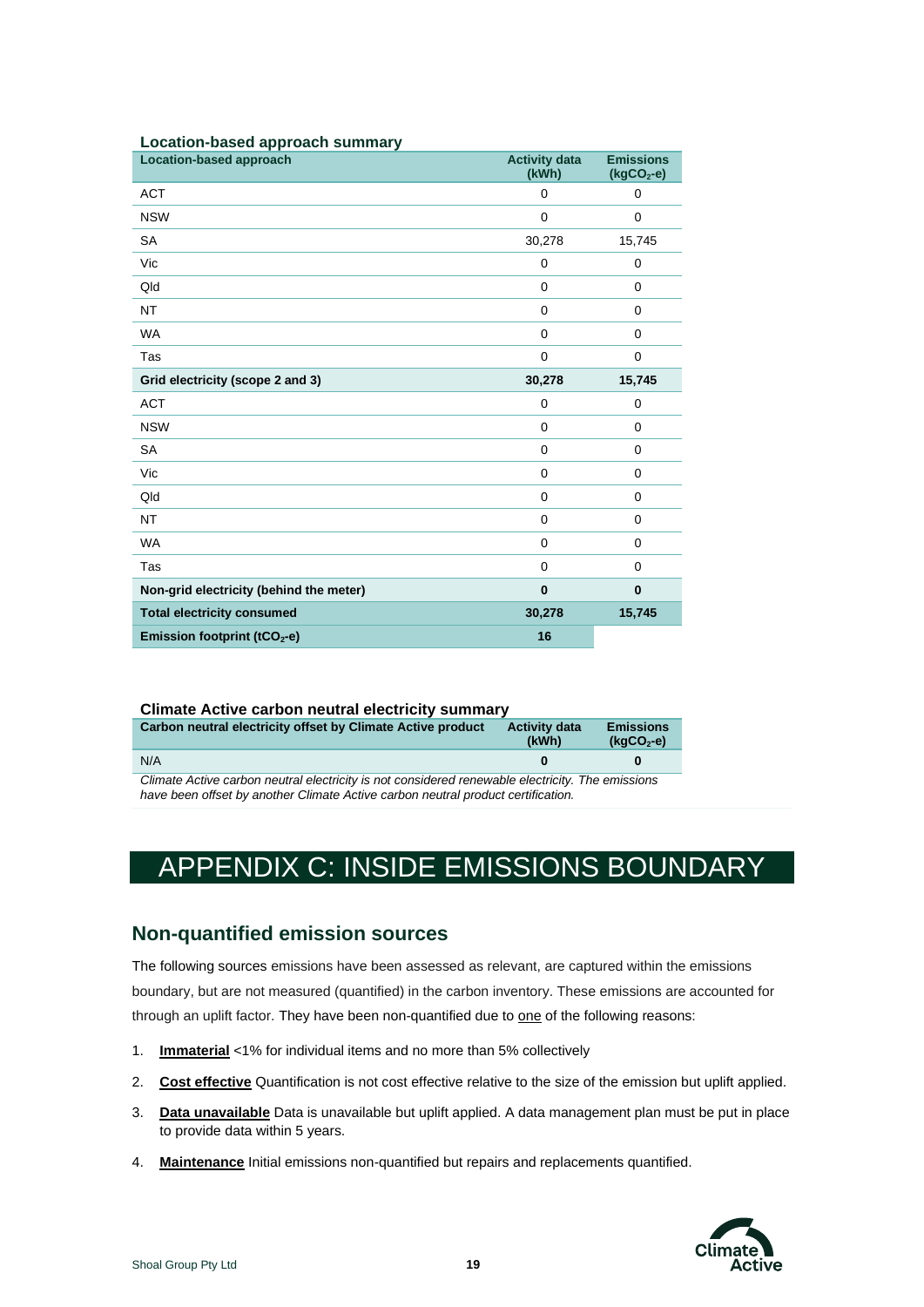| <b>Relevant-non-</b><br>quantified<br>emission sources | (1) Immaterial | (2) Cost effective<br>(but uplift applied) | (3) Data unavailable<br>(but uplift applied &<br>data plan in place) | (4) Maintenance |
|--------------------------------------------------------|----------------|--------------------------------------------|----------------------------------------------------------------------|-----------------|
| Water                                                  | No             | No                                         | Yes (uplift applied & data<br>plan in place)                         | No              |
| Refrigerants                                           | No             | No                                         | Yes (uplift applied & data<br>plan in place)                         | No              |

### <span id="page-19-0"></span>APPENDIX D: OUTSIDE EMISSIONS BOUNDARY

#### **Excluded emission sources**

The below emission sources have been assessed as not relevant to an organisation's or precinct's operations and are outside of its emissions boundary. These emissions are not part of the carbon neutral claim. Emission sources considered for relevance must be included within the certification boundary if they meet two of the five relevance criteria. Those which only meet one condition of the relevance test can be excluded from the certification boundary.

Emissions tested for relevance are detailed below against each of the following criteria:

- 1. **Size** The emissions from a particular source are likely to be large relative to the organisation's electricity, stationary energy and fuel emissions
- 2. **Influence** The responsible entity has the potential to influence the reduction of emissions from a particular source.
- 3. **Risk** The emissions from a particular source contribute to the organisation's greenhouse gas risk exposure.
- 4. **Stakeholders** Key stakeholders deem the emissions from a particular source are relevant.
- 5. **Outsourcing** The emissions are from outsourced activities previously undertaken within the organisation's boundary, or from outsourced activities typically undertaken within the boundary for comparable organisations.

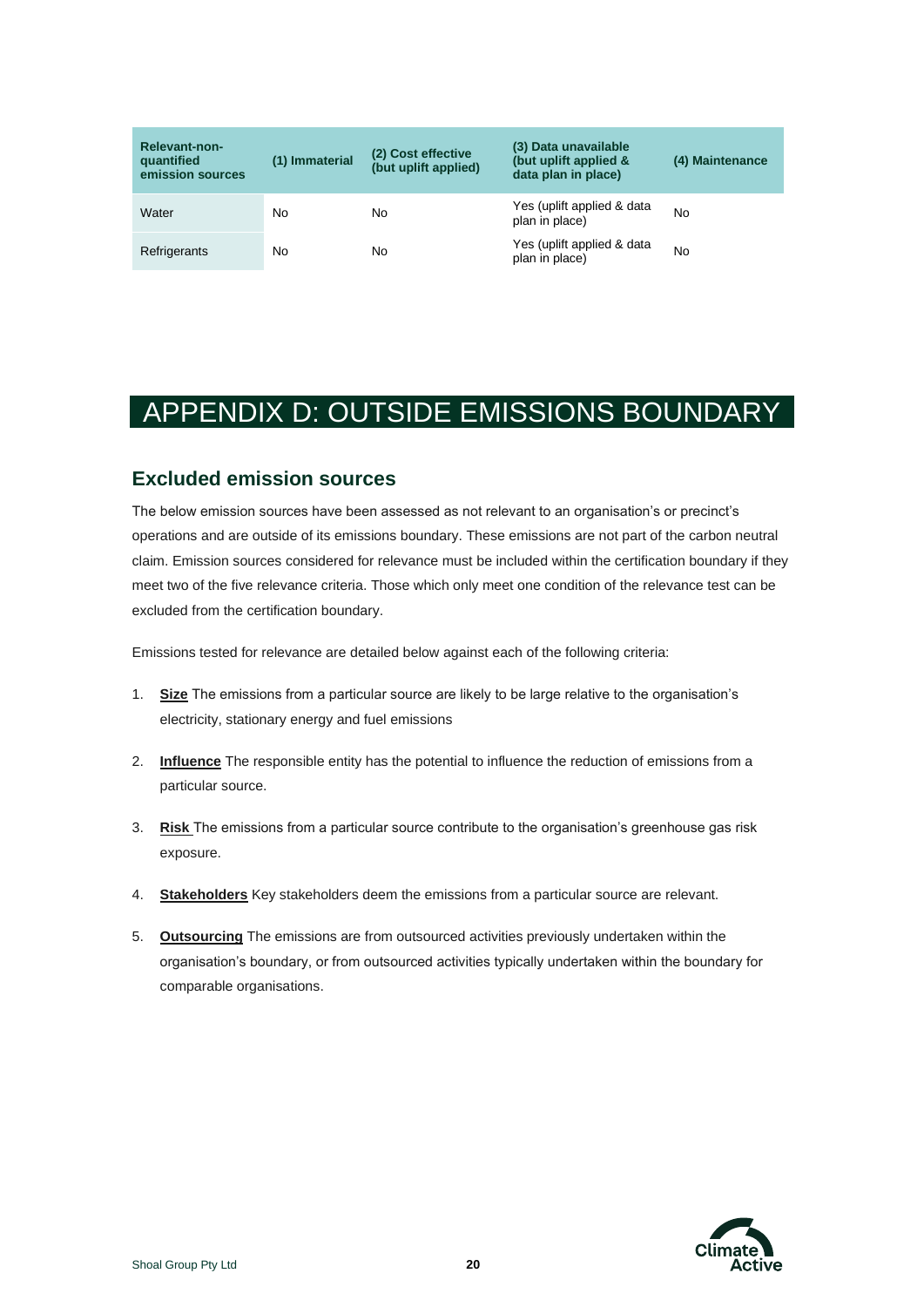The only facility at which work is undertaken that was deemed relevant is the Adelaide office. Activities undertaken at client facilities are considered to be within the boundaries of those organisations. Small office spaces leased from WeWork in other states have been excluded as they have been assessed as not relevant according to the relevance test

| <b>Emission sources</b><br>tested for relevance | (1)<br><b>Size</b> | (2)<br><b>Influence</b> | (3)<br><b>Risk</b> | (4)<br><b>Stakeholders</b> | (5)<br><b>Outsourcing</b> | <b>Included in</b><br>boundary? |
|-------------------------------------------------|--------------------|-------------------------|--------------------|----------------------------|---------------------------|---------------------------------|
| <b>DST Edinburgh</b>                            | Yes                | <b>No</b>               | <b>No</b>          | <b>No</b>                  | <b>No</b>                 | <b>No</b>                       |
| <b>Rusell offices</b>                           | <b>No</b>          | <b>No</b>               | <b>No</b>          | <b>No</b>                  | <b>No</b>                 | <b>No</b>                       |
| <b>DST Fishermans</b><br><b>Bend</b>            | <b>No</b>          | <b>No</b>               | <b>No</b>          | <b>No</b>                  | <b>No</b>                 | <b>No</b>                       |
| <b>DST Fairbairn</b>                            | <b>No</b>          | <b>No</b>               | <b>No</b>          | <b>No</b>                  | <b>No</b>                 | <b>No</b>                       |
| PTV / Transport for<br>Victoria                 | <b>No</b>          | <b>No</b>               | <b>No</b>          | <b>No</b>                  | <b>No</b>                 | <b>No</b>                       |
| <b>Transport for NSW</b>                        | <b>No</b>          | <b>No</b>               | <b>No</b>          | <b>No</b>                  | <b>No</b>                 | <b>No</b>                       |
| Minelab, Mawson<br>Lakes                        | <b>No</b>          | Yes                     | <b>No</b>          | <b>No</b>                  | <b>No</b>                 | <b>No</b>                       |
| WeWork spaces                                   | <b>No</b>          | <b>No</b>               | <b>No</b>          | <b>No</b>                  | <b>No</b>                 | <b>No</b>                       |